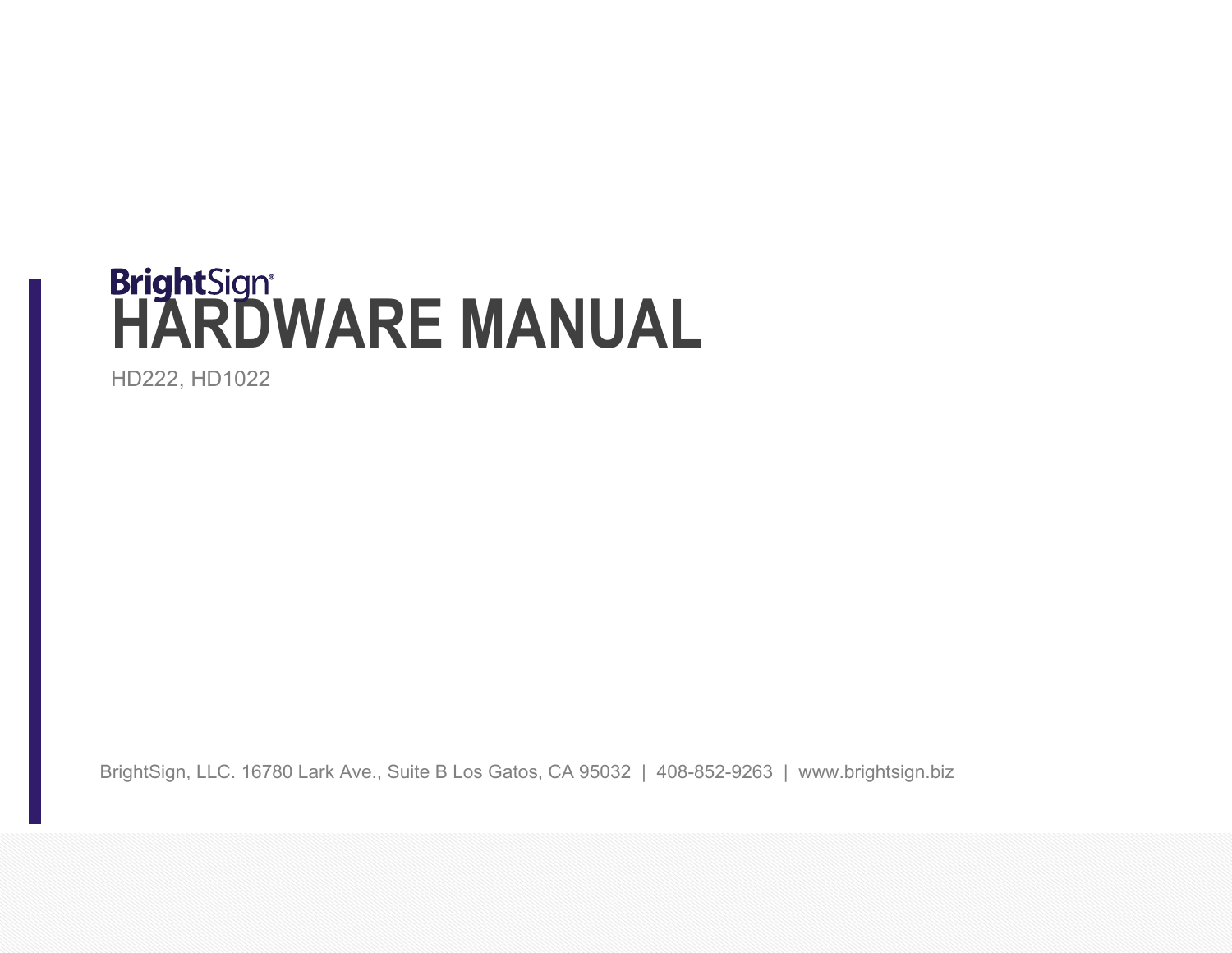# **TABLE OF CONTENTS**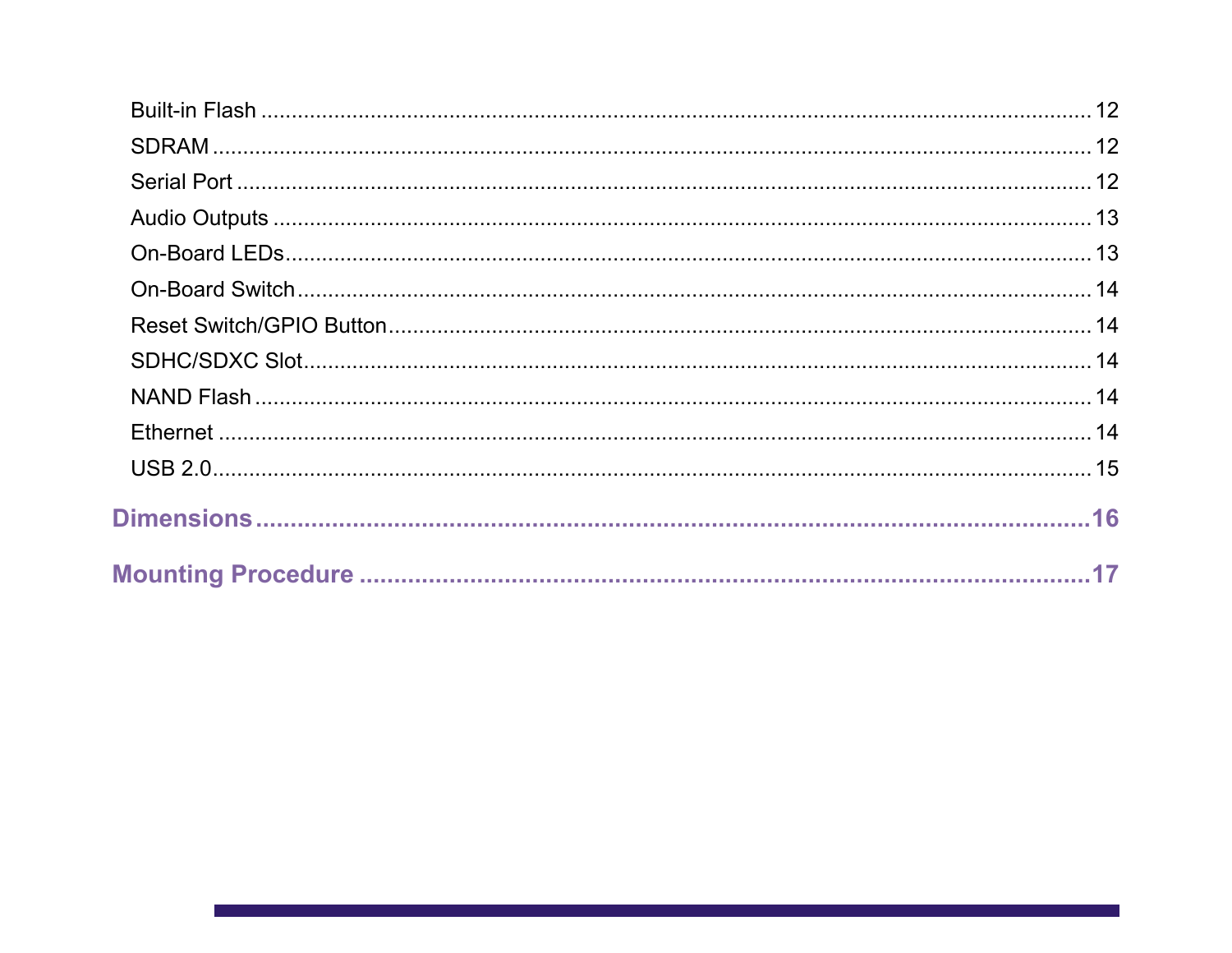1

# <span id="page-3-0"></span>**OVERVIEW**

The BrightSign HD222 and HD1022 media players can be used to decode images, audio, and video ( at resolutions up to 1920x1080x60p) for digital-signage and kiosk applications. In addition to driving audio/video devices, these players can be controlled with various networked and built-in interfaces.

This manual specifies the hardware interfaces and operational theory of the HD222 and HD1022.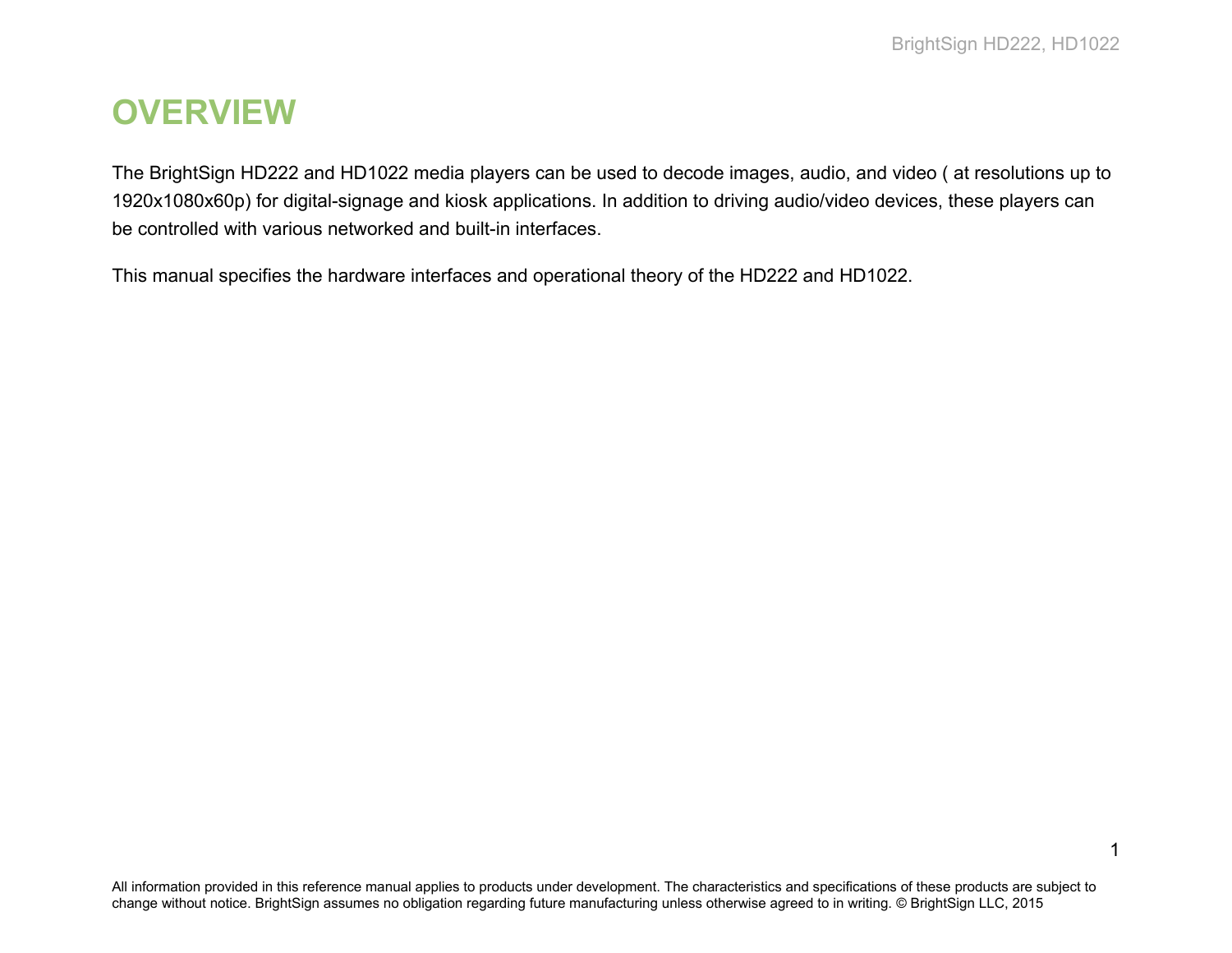# <span id="page-4-0"></span>**Block Diagram**

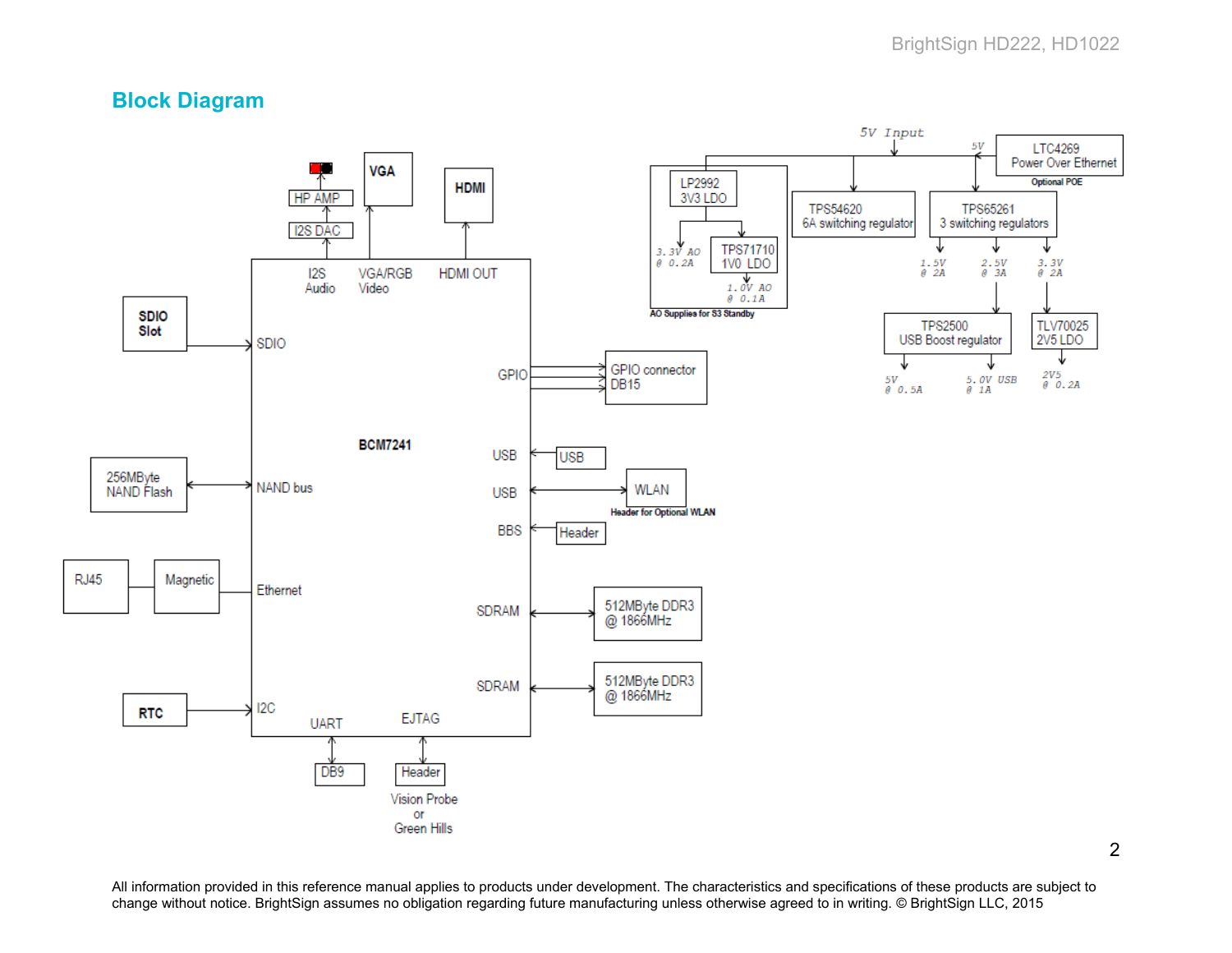# <span id="page-5-0"></span>**HD222**

#### **Front**

- 3.5mm audio out
- DA15 GPIO

#### **Left**

• GPIO service button

#### **Right**

- SDHC/SDXC flash card slot
- Status/error LED (red)
- Update LED (yellow)
- Power LED (green)
- SD activity LED (green)

#### **Back**

- 3.5mm audio out
- GPIO reset button
- VGA out
- HDMI out
- RJ45 Ethernet
- 5V@3A barrel power connector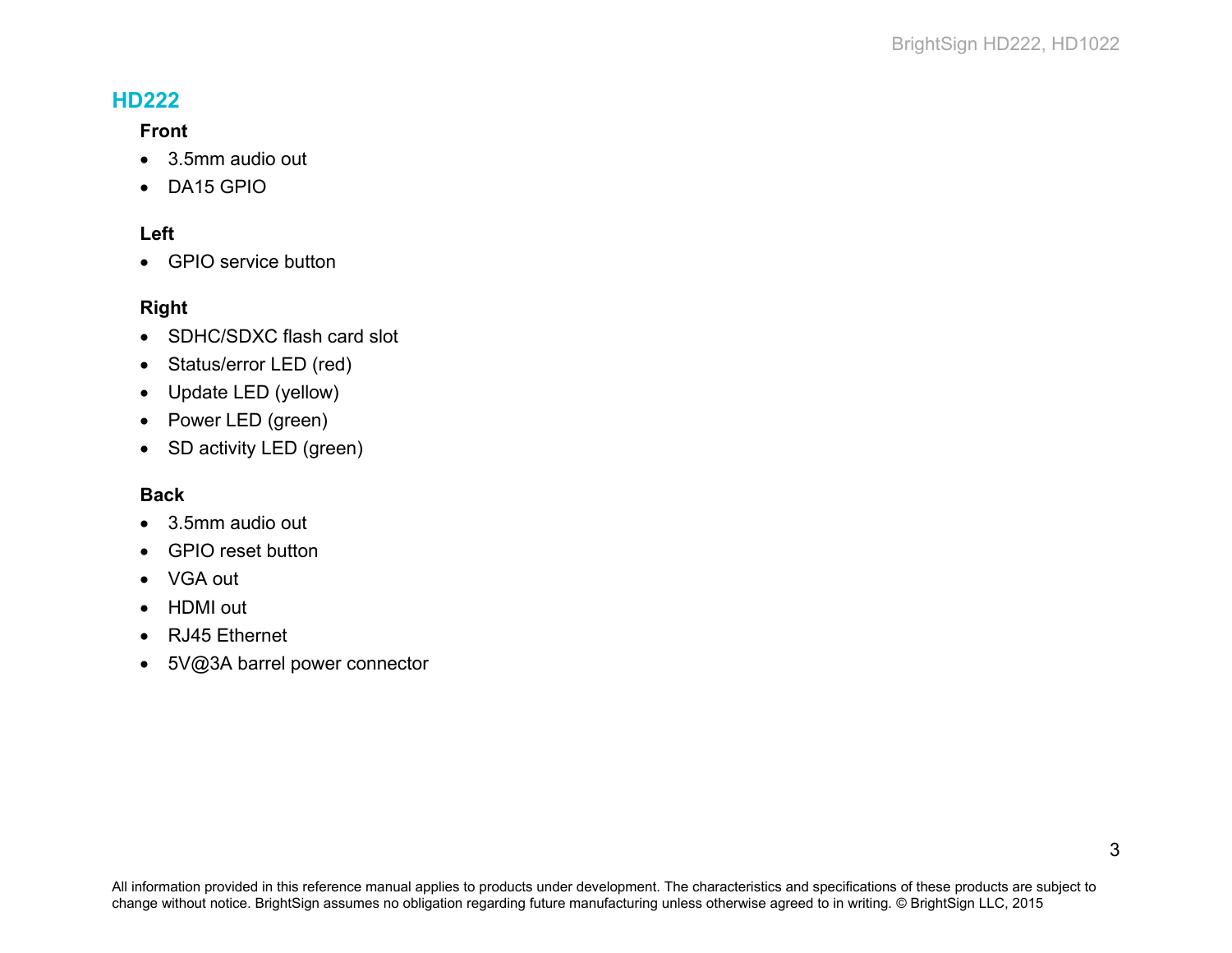# <span id="page-6-0"></span>**HD1022**

#### **Front**

- 3.5mm audio out
- DA15 GPIO
- DE9 RS232 serial (male)

#### **Left**

- GPIO service button
- USB 2.0

#### **Right**

- SDHC/SDXC flash card slot
- Status/error LED (red)
- Update LED (yellow)
- Power LED (green)
- SD activity LED (green)

#### **Back**

- GPIO reset button
- VGA out
- HDMI out
- RJ45 Ethernet
- 5V@3A barrel power connector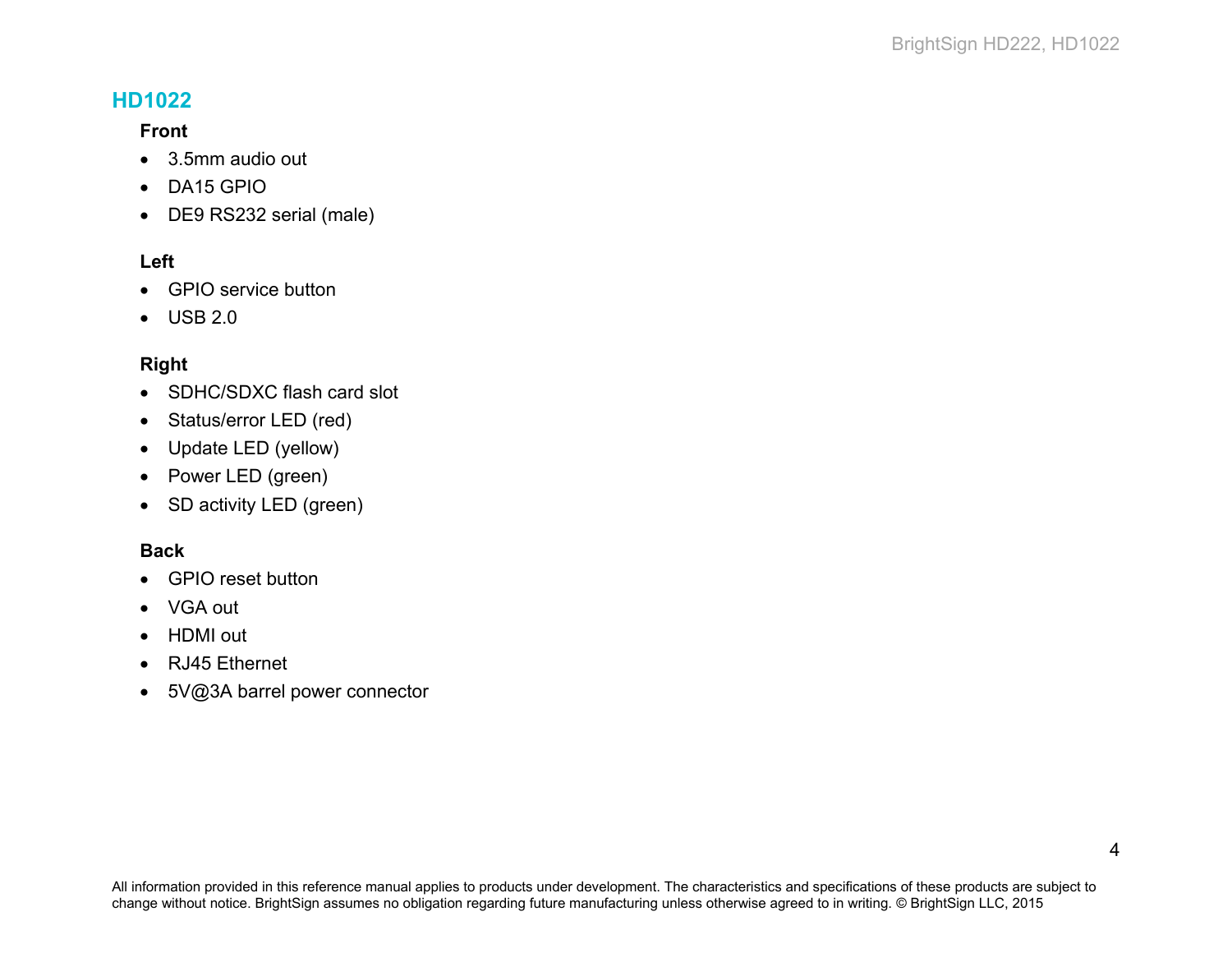# <span id="page-7-0"></span>**HARDWARE INTERFACES**

This section describes the characteristics and operation of all connectors on the HD222 and HD1022.

#### <span id="page-7-1"></span>**Power Connector**

The power connector for the HD222 and HD1022 is rated for 5V @ 3A. The plug for the connector is a standard, centerpositive 5.5mm plug with a 1.65mm center pin hole.

## <span id="page-7-2"></span>**DE9 RS-232 Serial**

The RS-232 interface is a male DE9 connector. The HD1022 player is a DTE device, similar to a PC. The input to the chip accepts a range between +25V and -25V, so it is compatible with +12V/-12V signaling.

The baud rate of the RS-232 interface (which is controlled by system software) is 115200, with no parity, 8 data bits, and 1 stop bit. The RS-232 interface supports RTS/CTS hardware flow control, but no software flow control. The maximum cable length is 50 meters, and the total cable capacitance is 2500pF.

**Note**: *A lower capacitance cable allows you to use cable lengths beyond 50 meters.*

The following diagram illustrates the behavior of the TX and RX signal:

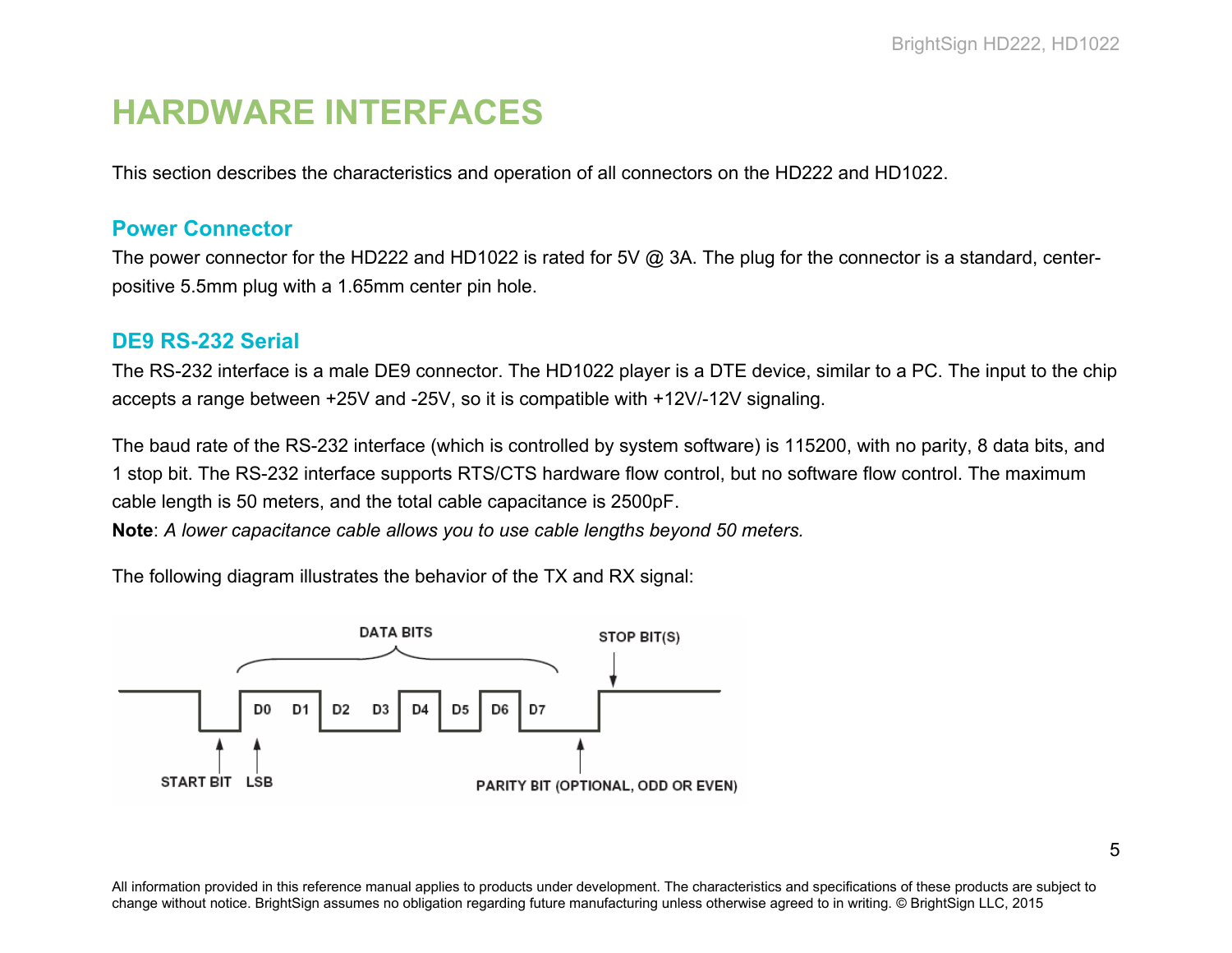The following table illustrates the pinout of the DE9 serial connector on the HD1022:

| pin | <b>Description</b>              | pın | <b>Description</b>           |
|-----|---------------------------------|-----|------------------------------|
|     | <b>NC</b>                       | 2   | Receive data into the device |
| 3   | Transmit data out of the device | 4   | Available 5V@500mA           |
| 5   | Ground                          | 6   | <b>NC</b>                    |
|     | <b>RTS</b>                      | 8   | <b>CTS</b>                   |
| 9   | <b>NC</b>                       | --  | --                           |

#### <span id="page-8-0"></span>**DA15 GPIO**

The GPIO switch/led connector is a DA15 female. This connector is used to allow the player to control external LEDs or other devices requiring 24mA of current or less.

Connect the LED outputs to the LED ANODE and connect the LED CATHODE to the ground. If you want to connect another device, then the output is capable of sourcing or sinking up to 3.3V at 24mA, but there is a series resistor of 100 $\Omega$ in each line.

The connector also allows the connecting of external contact closures to the ground. In order to connect a switch, connect one side of the switch to the switch input, and connect the other side to one of the ground pins on the DA15 connector. The connector can also supply 3.3V at up to 500mA to an external device. The 3.3V output is polyfuse-protected and can source up to 500mA.

If one BrightSign player is driving the inputs on another BrightSign player, then you can drive at most three inputs from one output. The following calculations explain this limitation: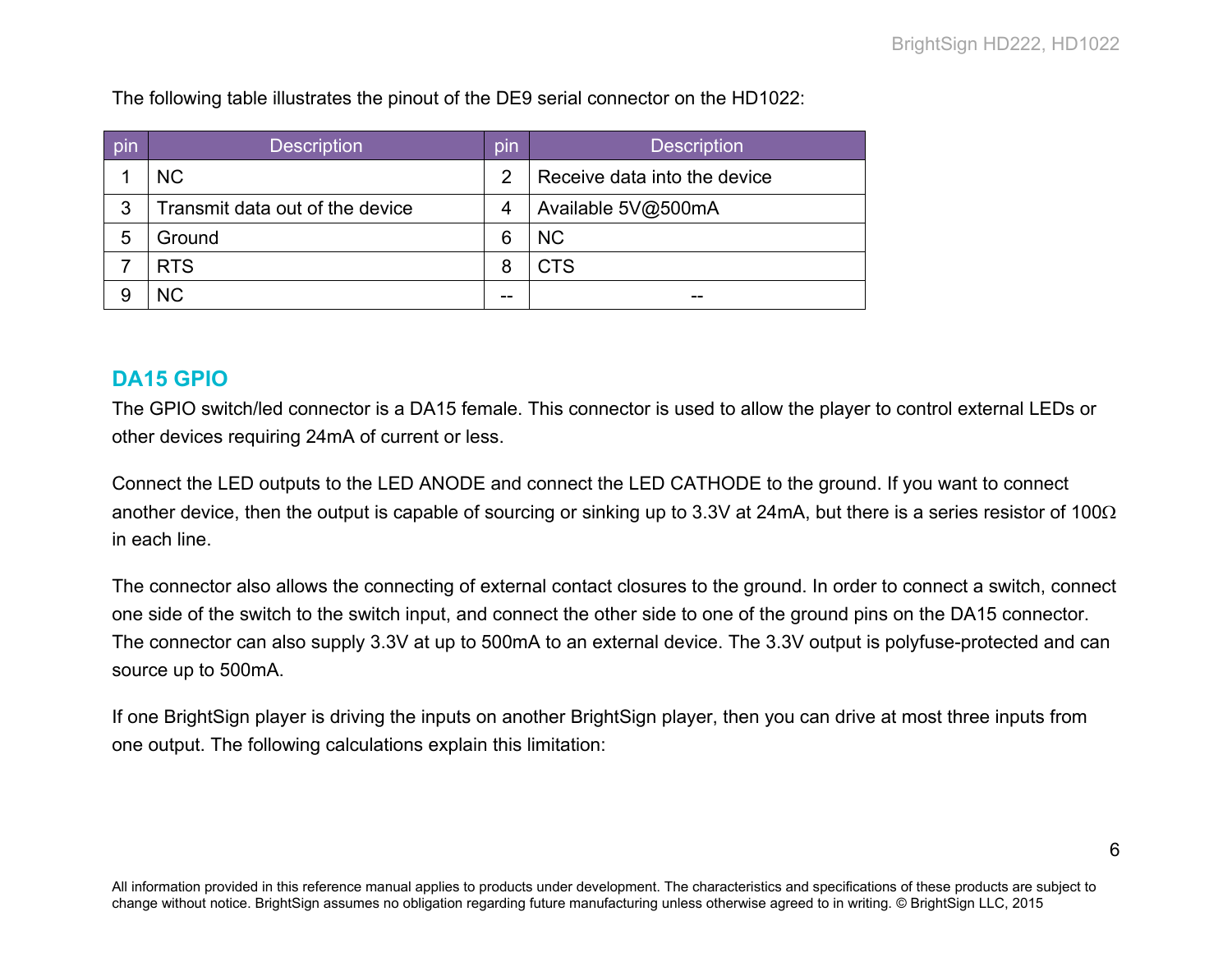**Note**: *The GPIO outputs have 100*<sup>Ω</sup> *series resistors; the GPIO inputs have 1K pullup resistors to 3.3V; and the input threshold on the 541 chips is 2V high and .8V low. The high voltage is not problematic, but the low voltage can be if there are too many inputs connected to one output.*

| 1 out driving 1 in | $V=3.3*100/(100+1,000)=0.3$                            |
|--------------------|--------------------------------------------------------|
| 1 out driving 2 in | $V=3.3*100/(100+500)=0.55$                             |
| 1 out driving 3 in | $V=3.3*100/(100+333.3)=0.76$                           |
| 1 out driving 4 in | V=3.3*100/(100+250)=.94 (This is too high, so 1 output |
|                    | driving 3 inputs is the maximum)                       |

The following table illustrates the pinout of the DA15 on the HD222 and HD1022:

| pin | <b>Description</b> | pin            | <b>Description</b>    |
|-----|--------------------|----------------|-----------------------|
| 1   | IR blaster input   | $\overline{2}$ | Ground                |
| 3   | Button 6 I/O       | $\overline{4}$ | Button 5 I/O          |
| 5   | Button 3 I/O       | 6              | Ground                |
| 7   | Button 1 I/O       | 8              | +3.3V output at 500mA |
| 9   | Ground             | 10             | Button 7 I/O          |
| 11  | Ground             | 12             | Button 4 I/O          |
| 13  | Button 2 I/O       | 14             | Ground                |
| 15  | Button 0 I/O       | --             |                       |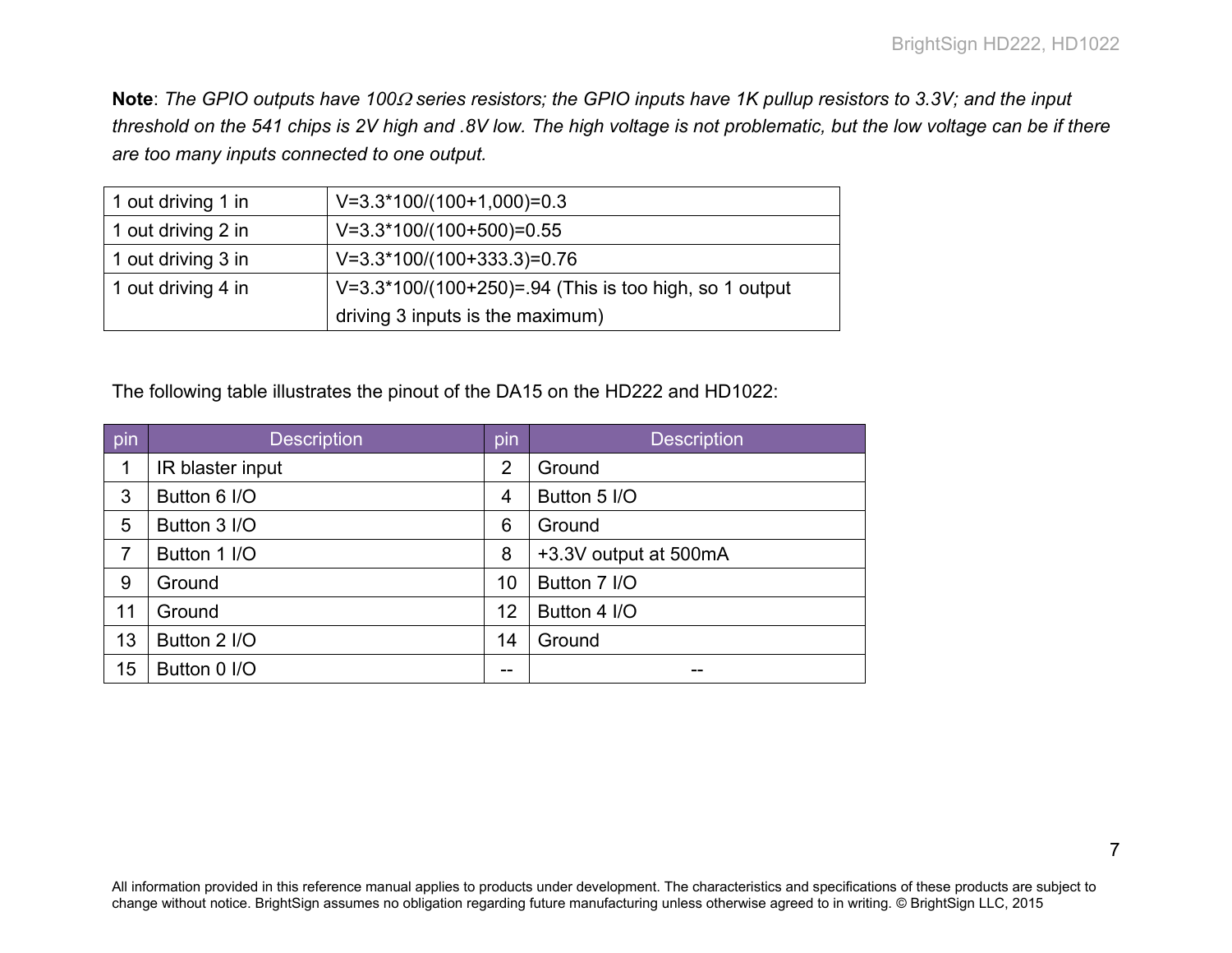

Here is the DA15 female as viewed from the front of the HD222 and HD1022:

A button/LED/IR board can be used to demonstrate the GPIO and IR functions on a BrightSign player. This board is built by a third-party manufacturer and can be purchased upon request.

## <span id="page-10-0"></span>**RJ45 Ethernet**

The HD222 and HD1022 have an RJ45 connector for 10/100 base-T Ethernet. The maximum Ethernet-cable length is 100 meters.

The following table illustrates the pinout of the RJ45:

| pin | <b>Description</b> | pin | <b>Description</b> |
|-----|--------------------|-----|--------------------|
|     | TX+                | റ   | ГX-                |
| 3   | $RX+$              | 4   | RC to ground       |
| 5   | RC to ground       | 6   | RX-                |
|     | RC to ground       |     | RC to ground       |

# <span id="page-10-1"></span>**USB**

The HD1022 has a single USB 2.0 port, which is capable of transfer speeds up to 480 Mbit/s. The maximum length for a USB cable is 5 meters. The following tables illustrate the pinout of the USB 2.0 host ports: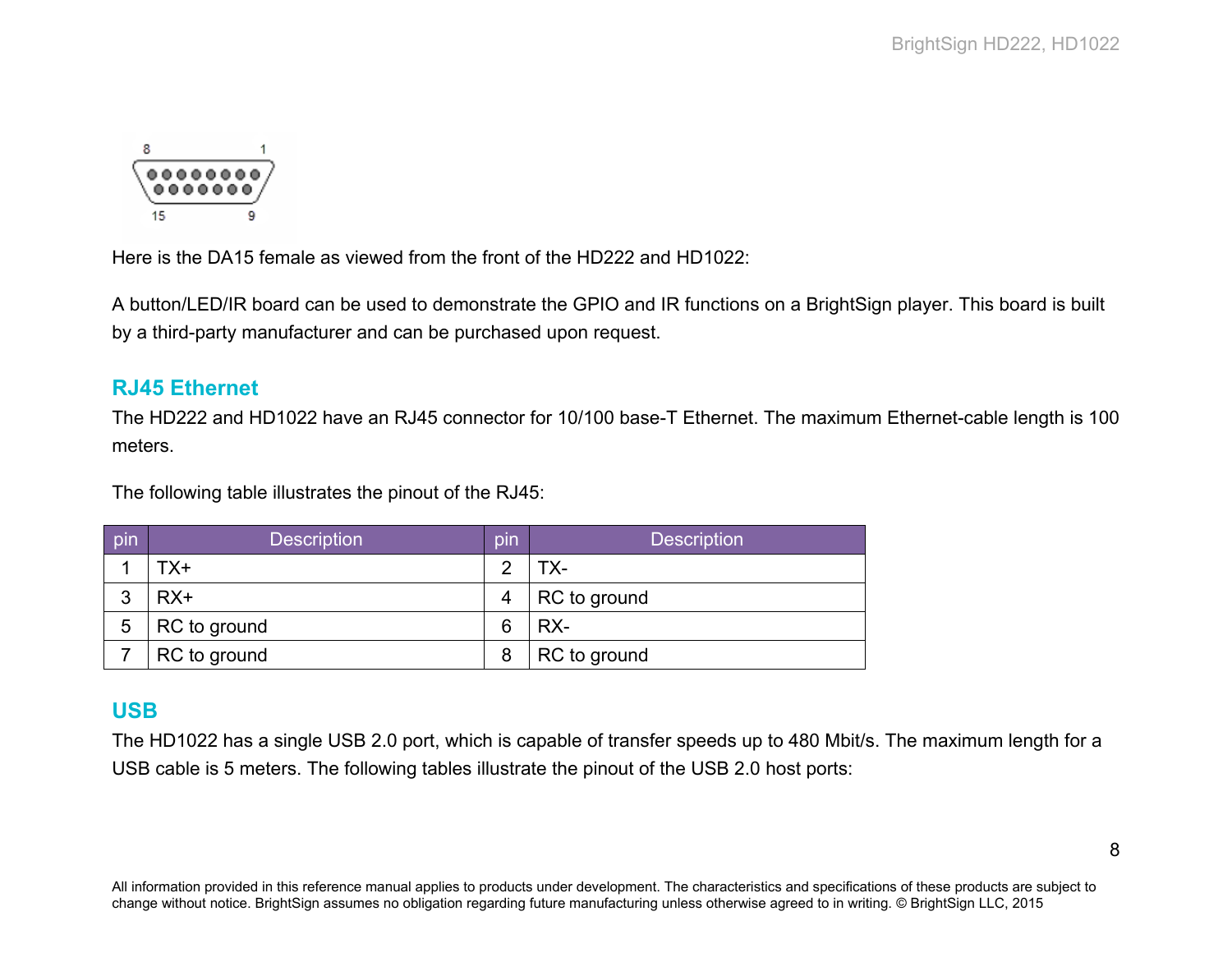| pin        | <b>Description</b> | pın    | <b>Description</b> |
|------------|--------------------|--------|--------------------|
|            | <b>VBUS</b>        | ◠<br>- | _ —                |
| $\sqrt{2}$ | D+                 | Δ      | Ground             |

## <span id="page-11-0"></span>**3.5mm Audio Connector**

The HD222 and HD1022 have a single 3.5mm female audio connector, which transmits an analog stereo signal. The fullscale voltage output of the audio is 2V RMS. The minimum load impedance of the audio connector is 32Ω.

**Note**: *The BrightSign expansion module allows you to drive up to three sets of 5*<sup>Ω</sup> *headphones directly.*

The audio connector has the following pinout:

- **Tip**: Left audio
- **Ring**: Right audio
- **Sleeve**: Ground for audio signal

## <span id="page-11-1"></span>**VGA Output**

The VGA output is a DE15 connector that is able to transmit RGB video. The following table illustrates the pinout of the DE15 VGA connector:

| pin | <b>Description</b>       | pin | <b>Description</b>               |
|-----|--------------------------|-----|----------------------------------|
|     | Red Analog video output  | 2   | <b>GREEN</b> analog video output |
| 3   | Blue analog video output | 4   | <b>NC</b>                        |
| 5   | Digital ground           | 6   | Analog ground                    |
|     | Analog ground            | 8   | Analog ground                    |
| 9   | +5V DDC supply           | 10  | Digital ground                   |
|     | <b>NC</b>                | 12  | <b>DDC SDA</b>                   |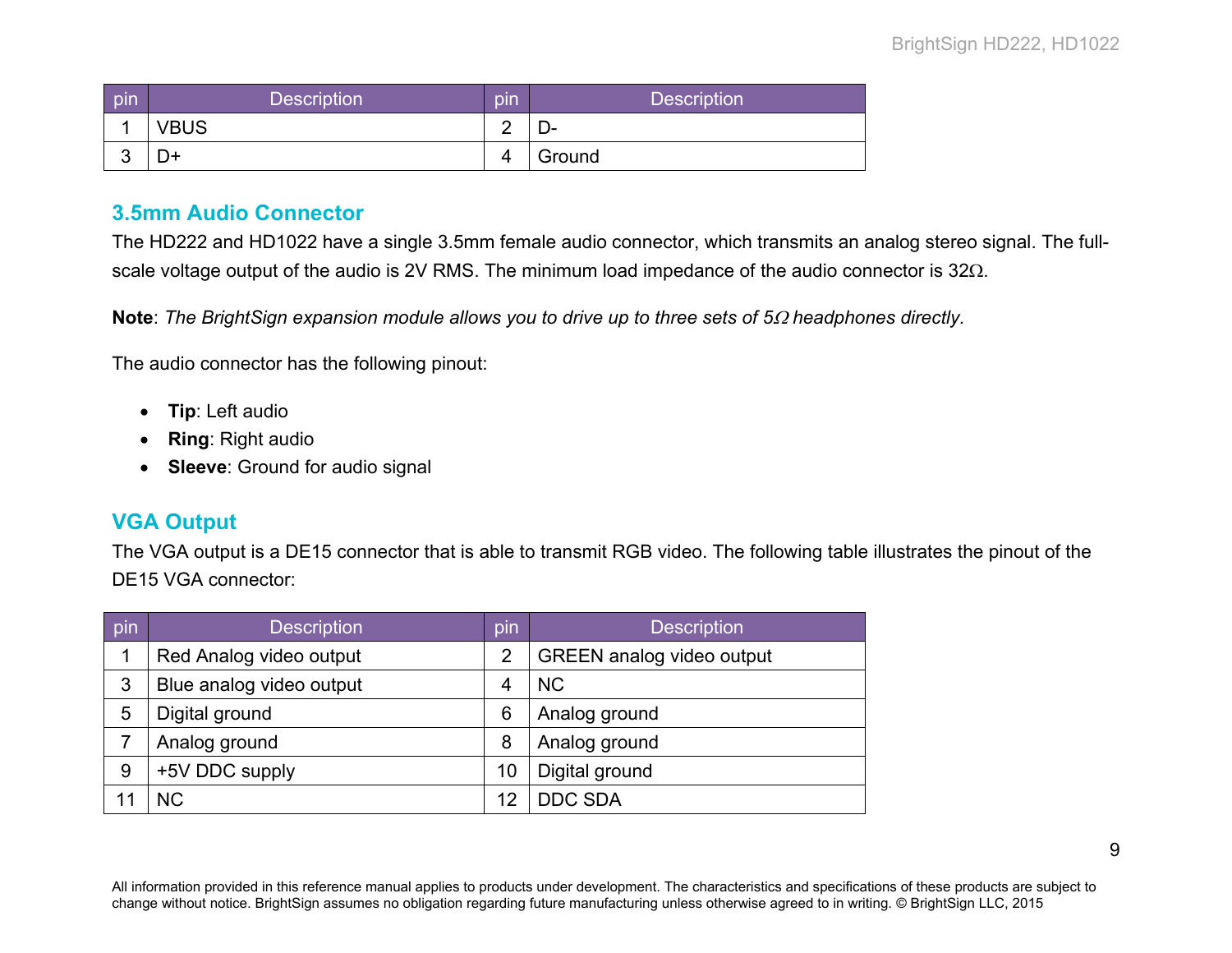| 13 | <b>HSYNC</b> output | 14 | <b>VSYNC output</b> |
|----|---------------------|----|---------------------|
| 15 | <b>DDC SCL</b>      | -- | $- -$               |

## <span id="page-12-0"></span>**HDMI Output**

The HDMI-out connector is used to send digital video and audio to HDMI-enabled sink devices. This connector is compatible with HDMI 1.4 devices, capable of outputting a maximum video resolution of 1920x1080x60p.

The following table illustrates the pinout of the HDMI connector:

| pin            | <b>Description</b>    | pin            | <b>Description</b> |
|----------------|-----------------------|----------------|--------------------|
| 1              | TX2p                  | $\overline{2}$ | Ground             |
| 3              | TX2n                  | 4              | TX1p               |
| 5              | Ground                | 6              | TX <sub>1</sub> n  |
| $\overline{7}$ | TX0p                  | 8              | Ground             |
| 9              | TX0n                  | 10             | <b>TXCp</b>        |
| 11             | Ground                | 12             | <b>TXCn</b>        |
| 13             | <b>CEC</b>            | 14             | <b>NC</b>          |
| 15             | <b>DDC SCL</b>        | 16             | <b>DDC SDA</b>     |
| 17             | Ground                | 18             | +5V DDC            |
| 19             | HPD (Hot Plug Detect) | --             |                    |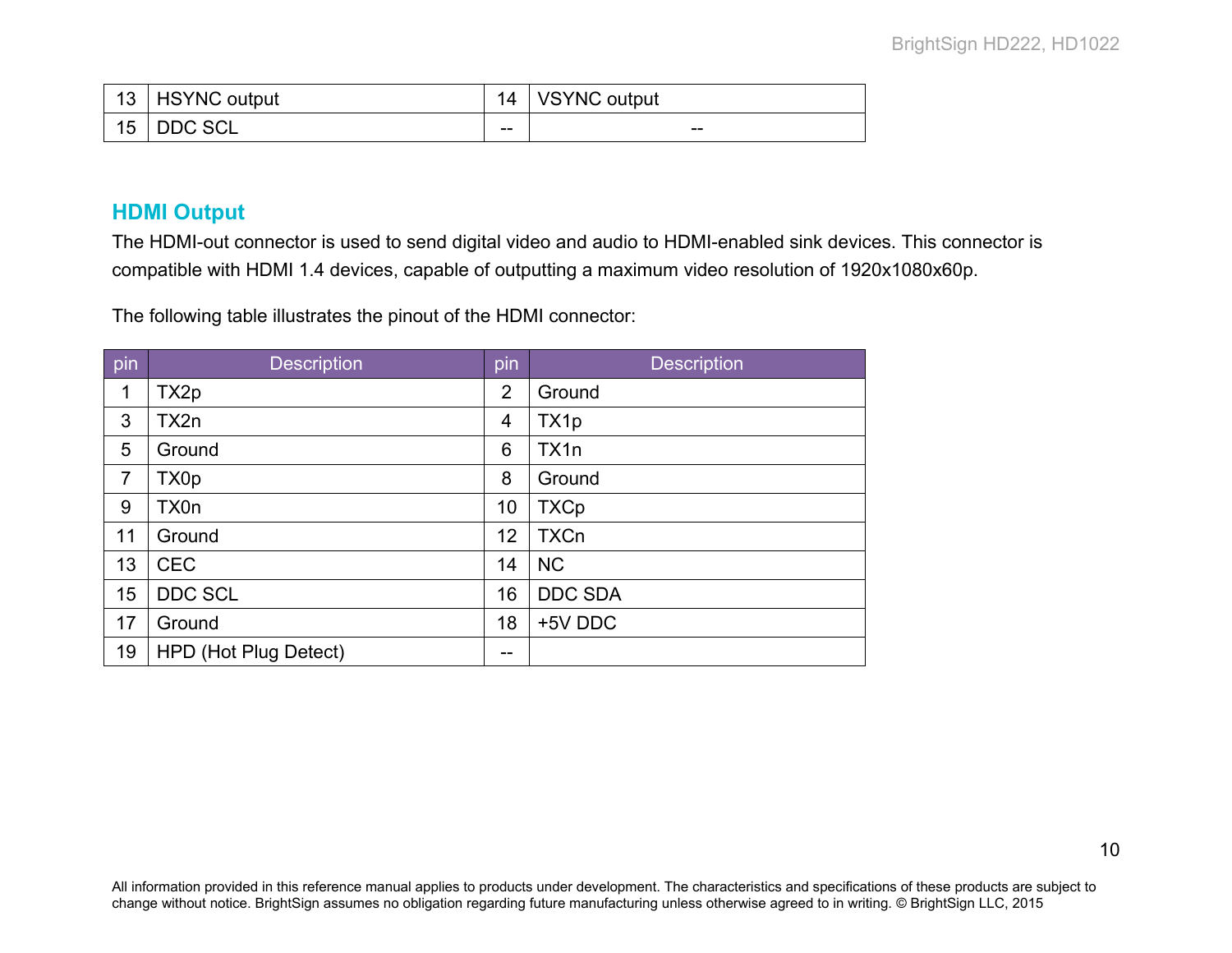# <span id="page-13-0"></span>**ENVIRONMENTAL AND POWER USAGE**

The HD222 and HD1022 are designed to be used between 0°C and 40°C, at 90% maximum relative humidity, noncondensing.

The power supply for the HD222 and HD1022 is 15W and 5V @ 3A. The device will use approximately 1A of power when playing a 720p or 1080i source file.

An additional 2A of power is available for peripherals connected to the player. The user should not connect any combination of peripherals that will exceed 2A draw. If more than 2A is drawn, the external power supply may shut down due to over-current conditions. The unit will not be damaged, but it may reboot or not operate properly until the overload is removed.

| If the device is being powered by the power supply, the 2A can be shared in any way among the following connectors: |  |  |
|---------------------------------------------------------------------------------------------------------------------|--|--|
|---------------------------------------------------------------------------------------------------------------------|--|--|

| Connector <sup>'</sup> | <b>Maximum Power Usage</b>             |
|------------------------|----------------------------------------|
| <b>Ethernet</b>        | Approx. 180mA (when transferring data) |
| <b>USB 2.0</b>         | 500mA (on each connector)              |
| <b>DE9 5V</b>          | 500 <sub>m</sub> A                     |
| DA15 3.3V              | 500 <sub>m</sub> A                     |
| <b>HDMI 5V</b>         | 500 <sub>m</sub> A                     |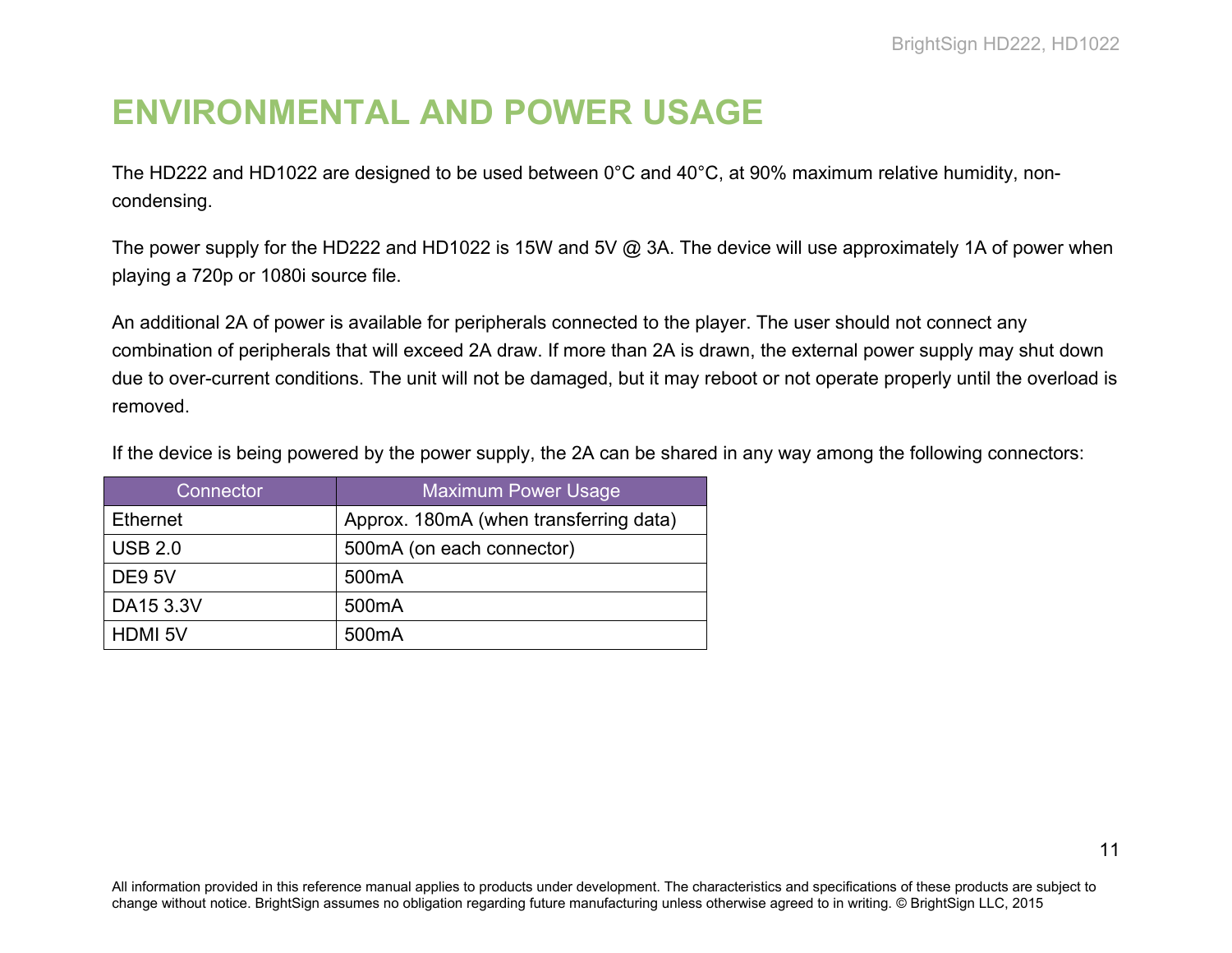# <span id="page-14-0"></span>**THEORY OF OPERATION**

This section describes how specific components operate on the HD222 and HD1022.

#### <span id="page-14-1"></span>**BCM7241 CPU**

The HD222 and HD1022 utilize a BCM7241 CPU. The CPU is reset by the RESET\_L signal from the low voltage reset circuit going into the RESET\_IN pin on the CPU. When the RESET\_IN pin goes from low to high, the CPU will boot from the NAND flash.

#### <span id="page-14-2"></span>**Built-in Flash**

The boot code in the BCM7241 instructs it to continue the boot process by reading additional code from the onboard NAND flash, which can be updated in the field, either from a SDHC/SDXC flash card or a USB mass-storage device. Part of the NAND flash is also used to hold non-volatile parameters. The contents of the boot flash are copied into the SDRAM. The CPU then jumps to the boot code.

#### <span id="page-14-3"></span>**SDRAM**

The HD222 and HD1022 contain a single bank of DDR SDRAM, consisting of two 16x256MB chips (1GB total). When the CPU boots, it will copy the code from the NAND flash device into the SDRAM and then execute the code from the SDRAM. The SDRAM runs at a clock rate of 933MHz, with a data rate of 1866MT/s.

## <span id="page-14-4"></span>**Serial Port**

The HD1022 has a built-in UART that communicates with the RS-232 level shifter. The MAX232 uses a capacitive voltage switcher to create valid RS-232 voltage levels for the transmit pin.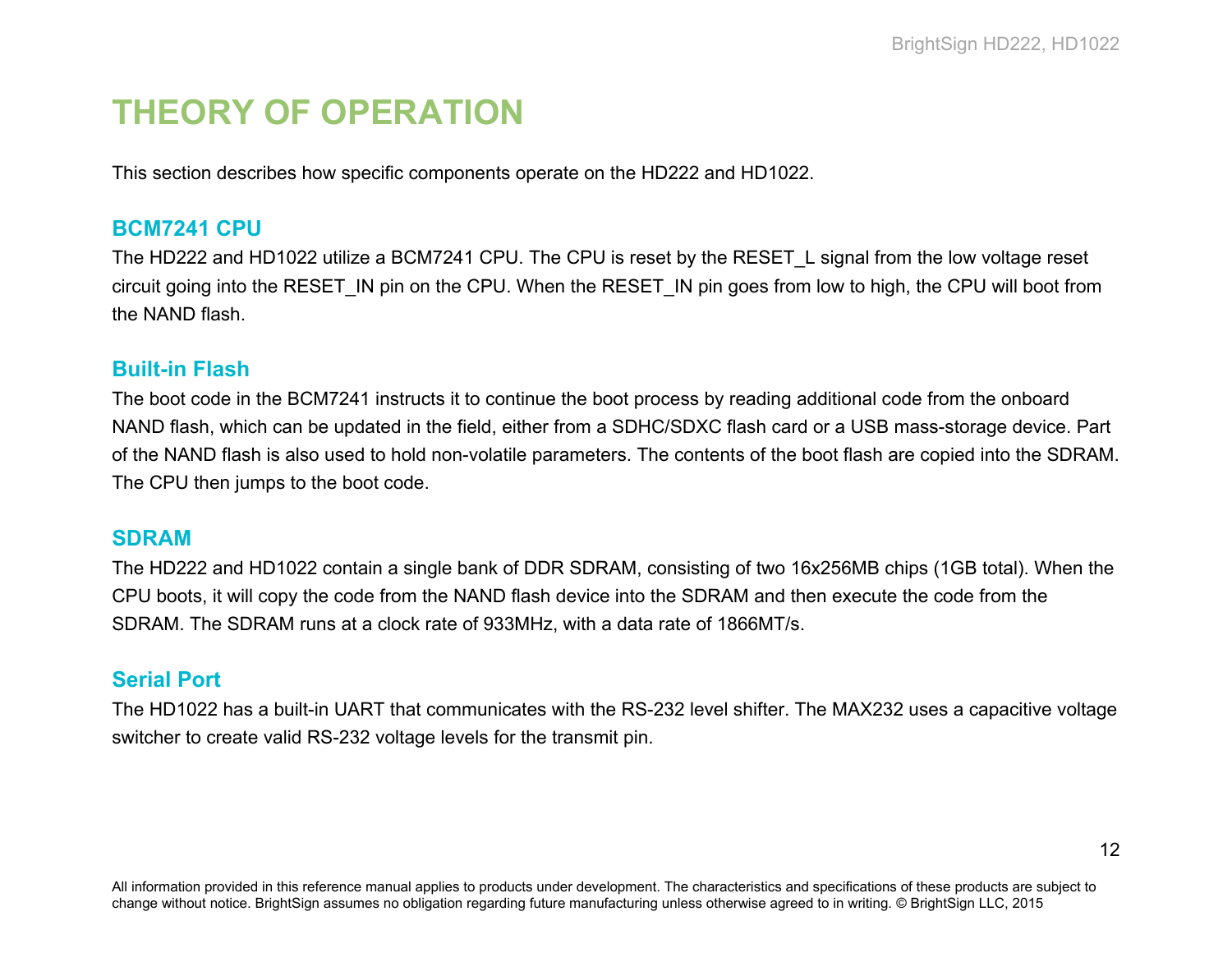# <span id="page-15-0"></span>**Audio Outputs**

The HD222 and the HD1022 each have a single high quality audio DAC device, which takes in digital audio signals from the CPU in an I2S audio format. The AUD LRCIN is the framing signal for the audio and runs at the frame rate of the audio source (usually either 44.1KHz or 48KHz). The AUD BITCLK signal is typically 32 times higher than the AUD\_LRCIN.

The audio output is fed through an amplifier and sent directly to the audio output jack. It can drive a 32Ω load with a 2V RMS signal.

# <span id="page-15-1"></span>**On-Board LEDs**

There are four on-board LEDs that indicate the following:

| LED                 | <b>Indication</b>                                                                           |                                                                                          |  |
|---------------------|---------------------------------------------------------------------------------------------|------------------------------------------------------------------------------------------|--|
| Green power (Pwr)   | Displays when the board is powered up and not in reset mode.                                |                                                                                          |  |
| Green file-system   | Flashes any time there is file-system activity (on any storage device)                      |                                                                                          |  |
| activity (Bsy)      |                                                                                             |                                                                                          |  |
| Yellow update (Upd) | Flashes when the board is being upgraded.                                                   |                                                                                          |  |
| Red status (Err)    | Flashes a certain number of times to indicate which error is occurring. The flash codes are |                                                                                          |  |
|                     | described below.                                                                            |                                                                                          |  |
|                     | $\overline{2}$                                                                              | Unspecified error                                                                        |  |
|                     | 3                                                                                           | Network recovery script is preparing to run on a device configured for network recovery. |  |
|                     | 4                                                                                           | No upgrade file found.                                                                   |  |
|                     | 5                                                                                           | Failed to load kernel module.                                                            |  |
|                     | 6                                                                                           | Board is not capable of running the current firmware version.                            |  |
|                     | 7                                                                                           | A piece of on-board hardware is not working correctly.                                   |  |
|                     | 8                                                                                           | Problem related to the storage device (either the USB drive or SD card)                  |  |
|                     | 9                                                                                           | Problem related to the registry/NAND                                                     |  |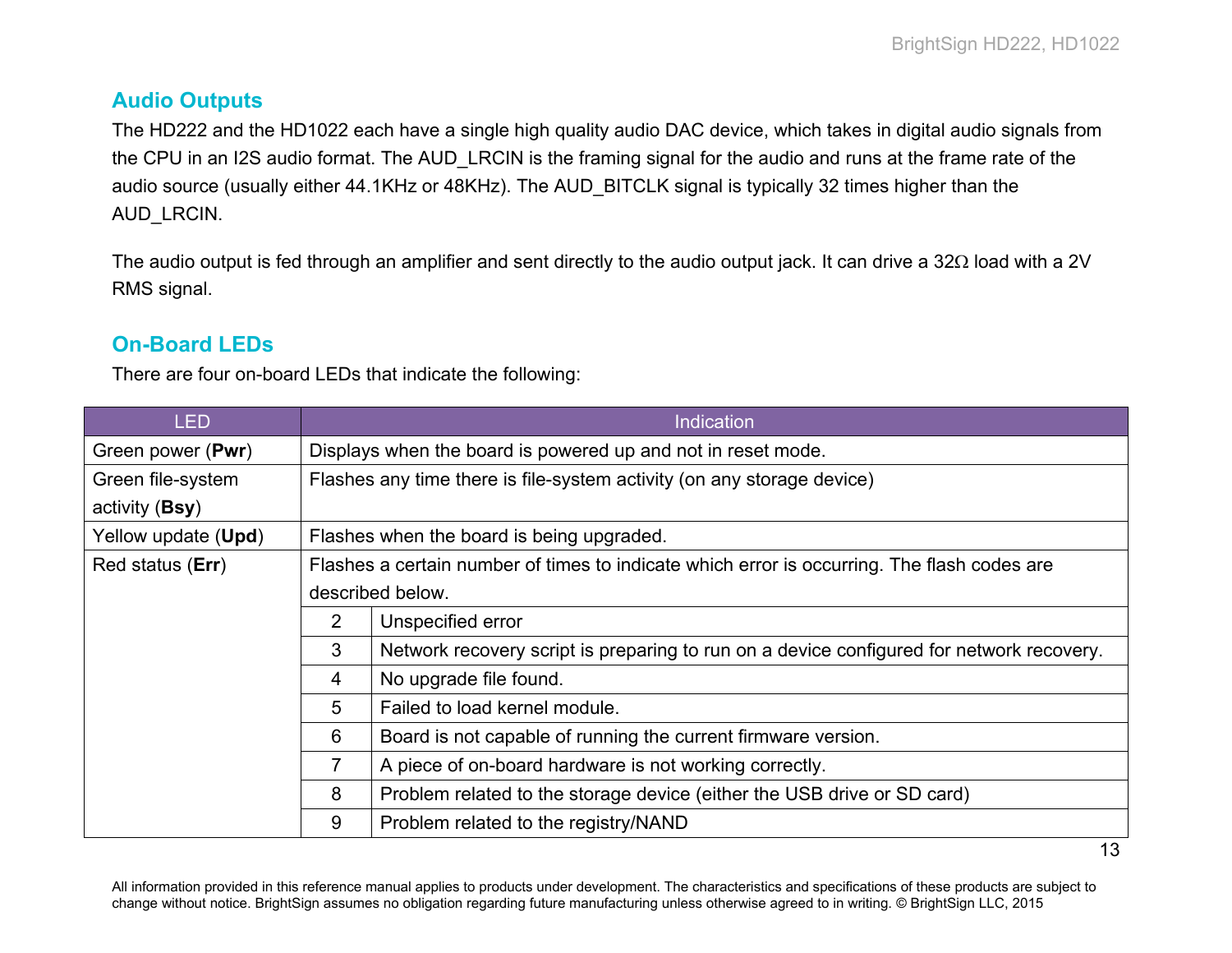|  | 10 | The autorun script encountered a load/run error.   |
|--|----|----------------------------------------------------|
|  |    | WiFi-related error (mainly, WiFi not found on USB) |
|  | 12 | Unable to find a bootable image.                   |
|  |    |                                                    |

## <span id="page-16-0"></span>**On-Board Switch**

The on-board switch is connected to the GPIO02. The GPIO02 is pulled low when the service (SVC) button is pressed. Conversely, a pull-up on the button normally sets the GPIO02 to be pulled high.

## <span id="page-16-1"></span>**Reset Switch/GPIO Button**

The on-board switch is connected to the reset circuit. Pressing down the reset button will send an initial signal to the system software, and holding the reset button low for approximately 4 seconds will cause a hard reset.

## <span id="page-16-2"></span>**SDHC/SDXC Slot**

The HD222 and HD1022 series has one SDHC/SDXC slot capable of transferring a 25 Mbit/sec video stream, one 5.1 AC3 stream (pass-through), and three stereo PCM tracks simultaneously. There is no inherent limit on the storage capacity of SD cards used with the player.

## <span id="page-16-3"></span>**NAND Flash**

BrightSign players have a built-in NAND flash. All the code for the player is stored on the NAND flash. It may also be possible to store some content on the NAND flash, which is connected directly to the CPU.

## <span id="page-16-4"></span>**Ethernet**

The 10/100 Base-T Ethernet is implemented on the players by directly interfacing with the BCM7241. The player has onboard Ethernet magnetics and termination for the RJ-45 cable.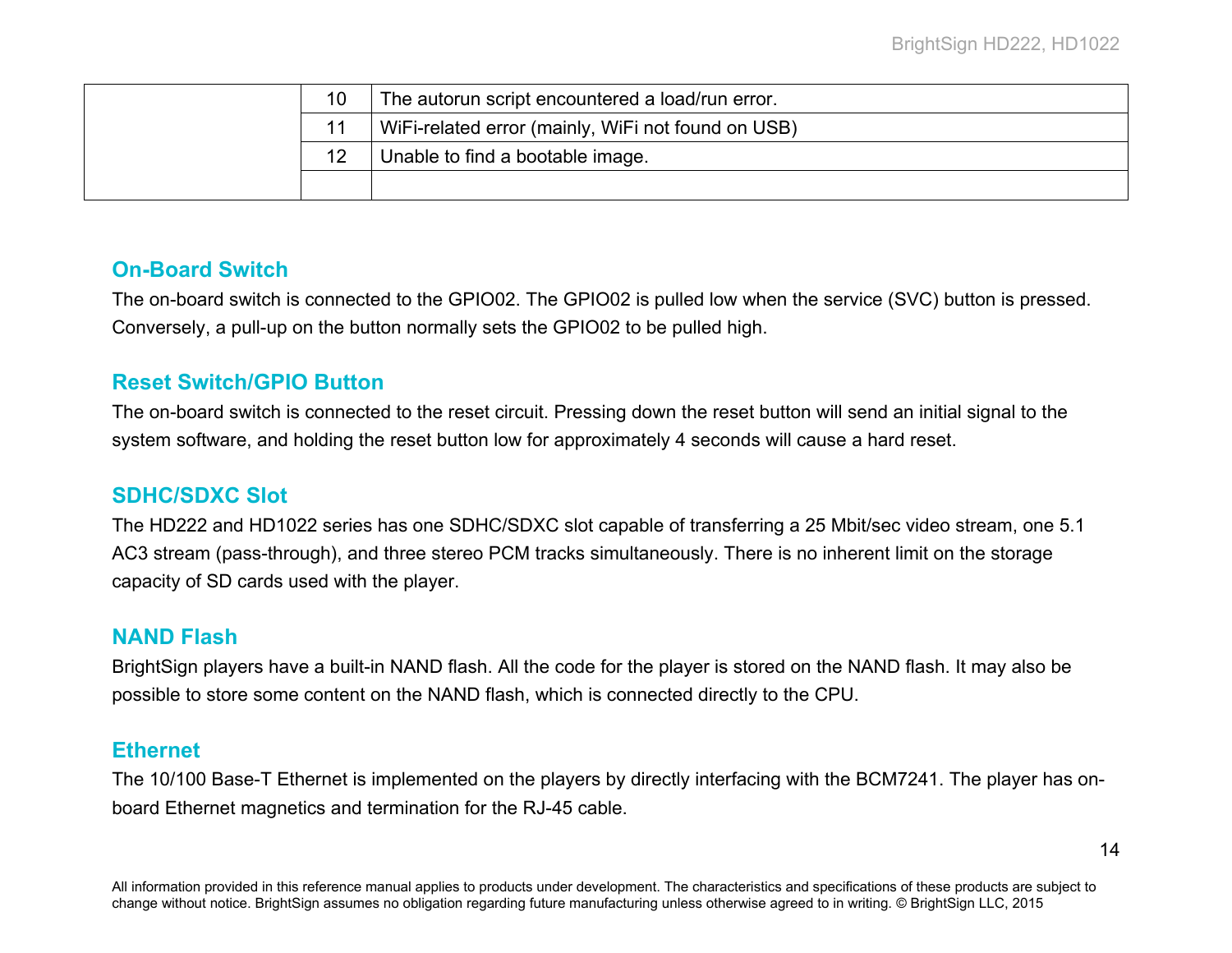## <span id="page-17-0"></span>**USB 2.0**

The USB 2.0 high-speed host controller is implemented internally on the BCM7241 SOC. The board utilizes over-current protected switches that can be used to turn the power to USB devices on or off (or to detect over-current situations).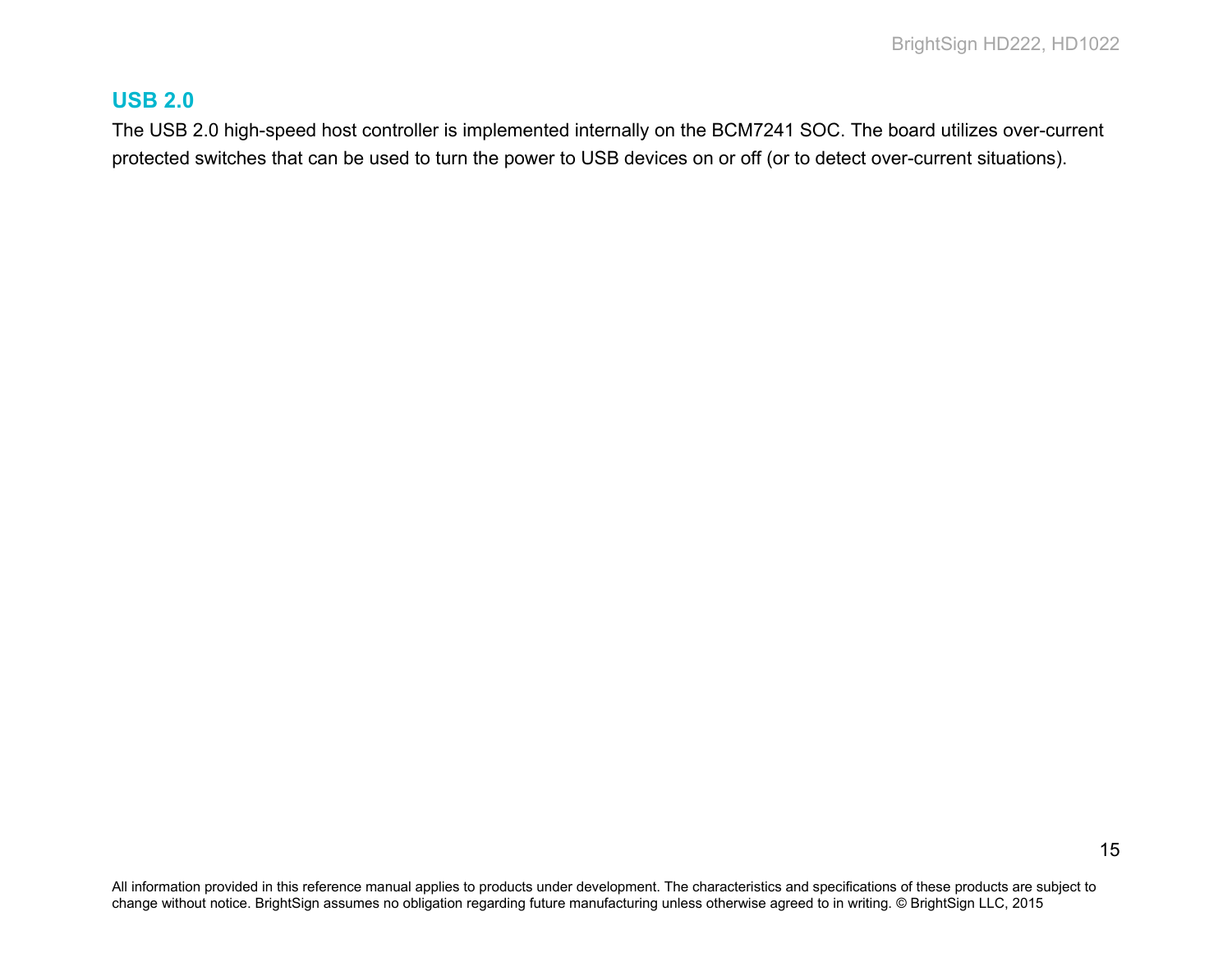# <span id="page-18-0"></span>**DIMENSIONS**